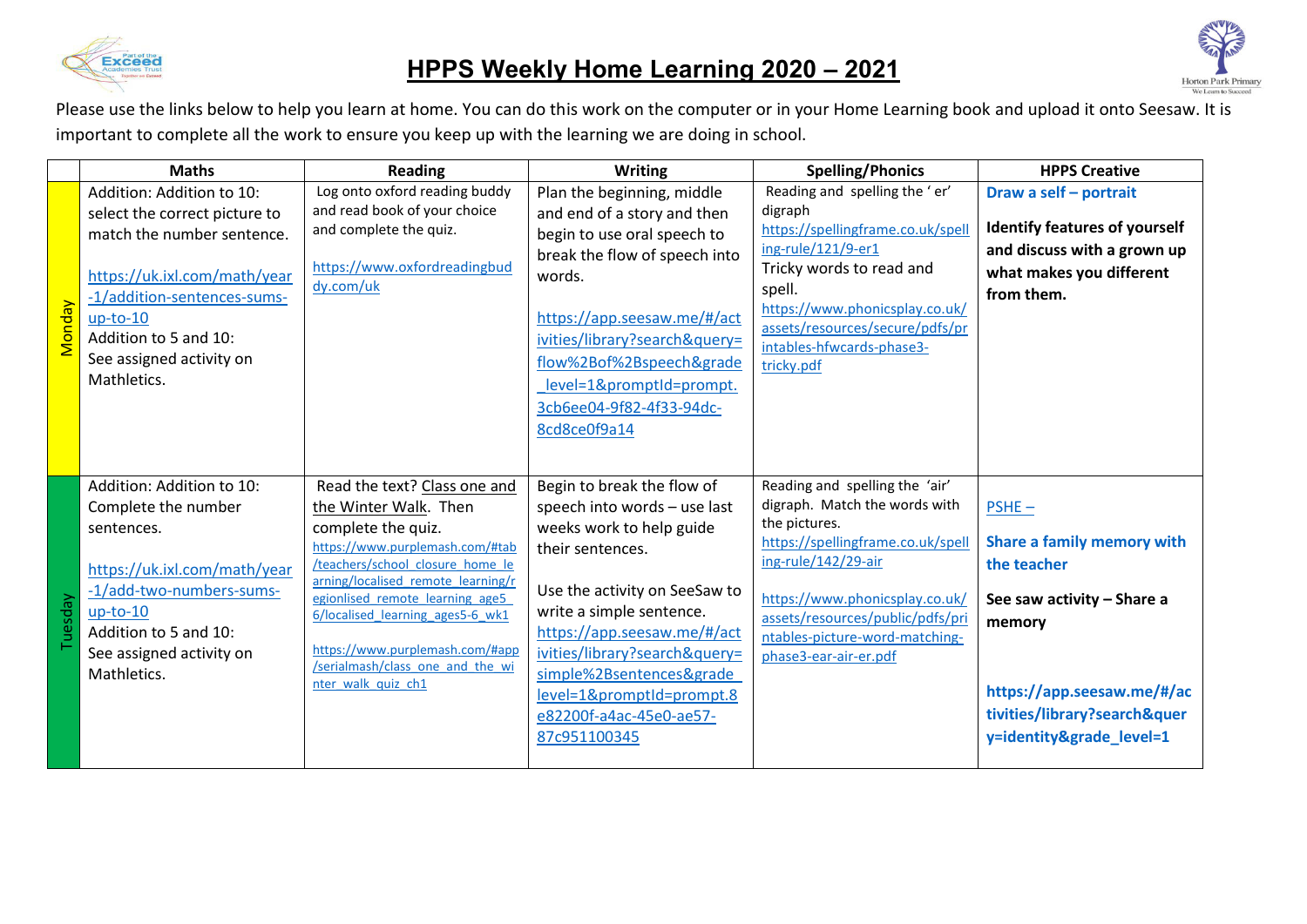



| Wednesday | Addition: Addition to 10:<br>Identify ways of making<br>numbers up to 10.<br>https://uk.ixl.com/math/year<br>-1/make-a-number-using-<br>addition-sums-up-to-10                                                                                       | Log onto oxford reading buddy<br>and read book of your choice<br>and complete the quiz.<br>https://www.oxfordreadingbud<br>dy.com/uk                                                                                                                                                                                                                                      | Begin to develop an<br>understanding of sentence<br>structure.<br>See saw activity - scrambled<br>sentences<br>https://app.seesaw.me/#/act<br>ivities/library?search&query=<br>sentences&grade level=1                                                          | Reading and spelling the 'ure'<br>digraph.<br>Write words to match the<br>pictures: see Marvellous Me<br>attachment.<br>https://www.phonicsplay.co.<br>uk/resources/phase/3/buried<br>-treasure                                    | Use the see saw create<br>option to draw a picture of<br>your family                                                                                                                             |
|-----------|------------------------------------------------------------------------------------------------------------------------------------------------------------------------------------------------------------------------------------------------------|---------------------------------------------------------------------------------------------------------------------------------------------------------------------------------------------------------------------------------------------------------------------------------------------------------------------------------------------------------------------------|-----------------------------------------------------------------------------------------------------------------------------------------------------------------------------------------------------------------------------------------------------------------|------------------------------------------------------------------------------------------------------------------------------------------------------------------------------------------------------------------------------------|--------------------------------------------------------------------------------------------------------------------------------------------------------------------------------------------------|
| Thursday  | Addition: Addition to 10:<br>Identify missing numbers to<br>10.<br>https://uk.ixl.com/math/yea<br>r-1/complete-the-addition-<br>sentence-sums-up-to-10<br>Addition to 10, identify the<br>addition facts:<br>See assigned activity on<br>Mathletics. | Read the text? Class one and<br>the Winter Walk. Then add<br>the missing words to the<br>sentences.<br>https://www.purplemash.com/#tab<br>/teachers/school closure home le<br>arning/localised remote learning/r<br>egionlised remote learning age5<br>6/localised learning ages5-6 wk1<br>https://www.purplemash.com/#app<br>/serialmash/winter walk missingw<br>ord ch1 | Extend my learning of<br>sentences and write with a<br>bit more detail - See writing<br>sentences in detail activity.<br>https://app.seesaw.me/#/act<br>ivities/library?search&query=<br>sentences&grade level=1                                                | Reading and spelling the short<br>'oo' digraph. Play the Dragon's<br>Den game<br>https://spellingframe.co.uk/s<br>pelling-rule/126/14-oo2<br>https://www.phonicsplay.co.<br>uk/resources/phase/3/drago<br>ns-den                   | Use your picture from<br>yesterday and now label your<br>picture with captons to<br>describe what you have<br>drawn Extend learning<br>further and write a short<br>sentence about your picture. |
| Friday    | Addition: Addition to 20:<br>Complete the questions<br>adding to 20<br>https://uk.ixl.com/math/year<br>-1/add-with-pictures-sums-<br>$up-to-20$<br><b>Addition and Subtraction</b><br>facts to 10:<br>See assigned activity on<br>Mathletics.        | Read the text? Class one and<br>the Winter Walk. Then<br>choose a word to join the<br>sentences<br>https://www.purplemash.com/#tab<br>/teachers/school closure home le<br>arning/localised remote learning/r<br>egionlised remote learning age5<br>6/localised learning ages5-6 wk1<br>https://www.purplemash.co<br>m/#app/serialmash/winter<br>walk joiningword ch1      | See activity attached on ME<br>to begin to develop an<br>understanding of the word<br>'and' and use this to write<br>simple sentences.<br>https://www.twinkl.co.uk/res<br>ource/t-l-5502-joining-words-<br>and-clauses-using-and-<br>application-activity-sheet | Play the common exception<br>word game.<br>https://spellingframe.co.uk/s<br>pelling-rule/148/35-<br>Common-exception-words-3<br>Phase 3 buried treasure<br>https://www.phonicsplay.co.<br>uk/resources/phase/3/buried<br>-treasure | Interview a family member<br>and ask them things that<br>they like or dislike<br>See activity attached on ME<br>and complete the grid on<br>seesaw with your likes and<br>dislikes.              |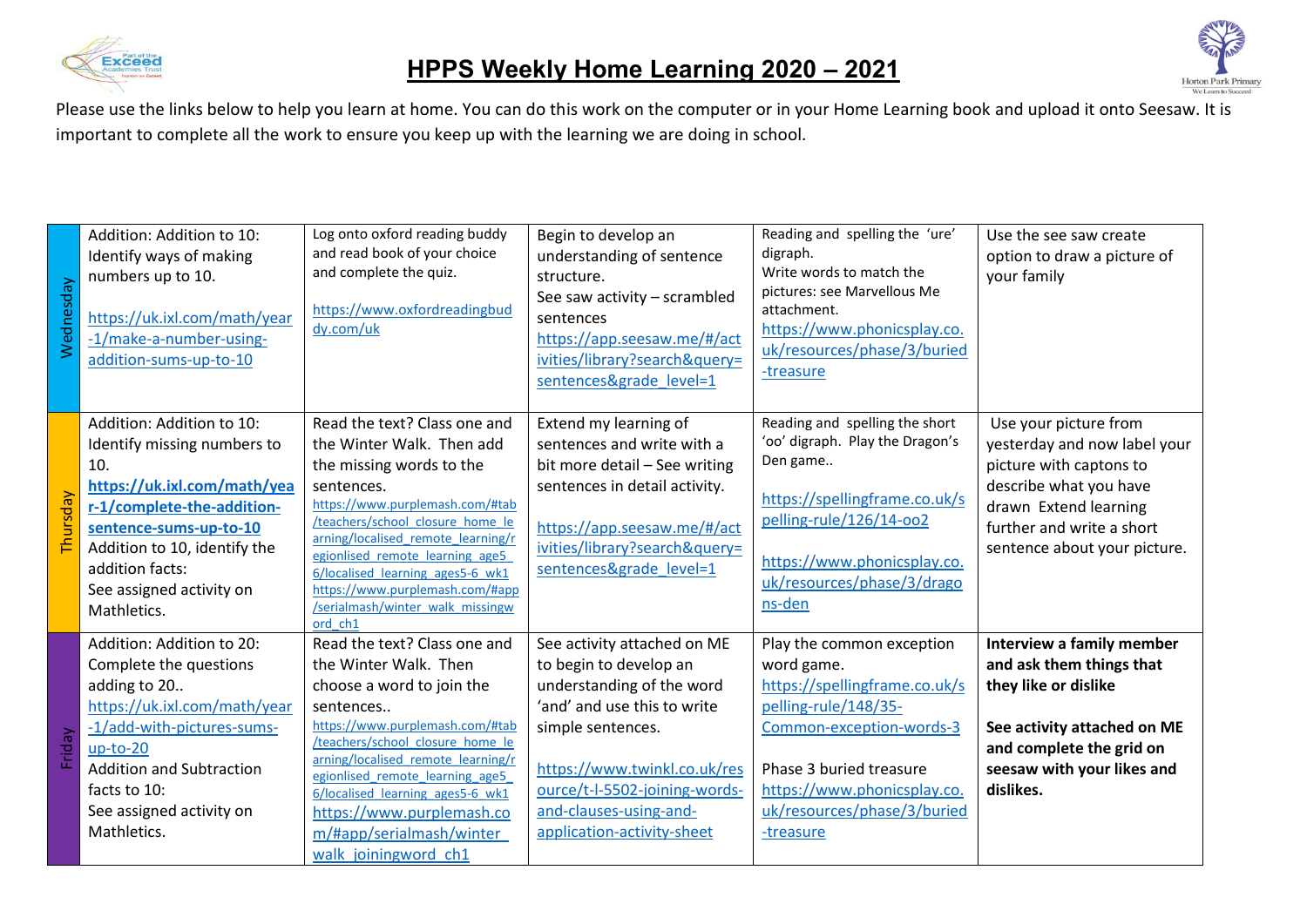

## **HPPS Weekly Home Learning 2020 – 2021**



| <b>Maths</b>                            | <b>Reading</b>                                                                                                                                                                                               | <b>Writing</b> |                                | <b>Spelling/Phonics</b>                                                                                                                                                                                 | <b>HPPS Creative</b> |  |  |
|-----------------------------------------|--------------------------------------------------------------------------------------------------------------------------------------------------------------------------------------------------------------|----------------|--------------------------------|---------------------------------------------------------------------------------------------------------------------------------------------------------------------------------------------------------|----------------------|--|--|
|                                         |                                                                                                                                                                                                              |                |                                |                                                                                                                                                                                                         |                      |  |  |
| <b>Daily Activities</b>                 |                                                                                                                                                                                                              |                | <b>Useful Online Resources</b> |                                                                                                                                                                                                         |                      |  |  |
| every day<br>(https://ttrockstars.com/) | Daily Raving Reading: Read for at least 15 minutes and record it in your<br>home reading record. Remember there is a reward if you read and record<br>Daily Maths: Login and practise times tables rockstars |                | https://uk.ixl.com/            | https://www.oxfordreadingbuddy.com/uk<br>https://www.mathletics.com/uk/<br>https://www.purplemash.com/sch/horton-bd5<br>https://www.bbc.co.uk/bitesize/levels/z3g4d2p<br>https://www.phonicsplay.co.uk/ |                      |  |  |